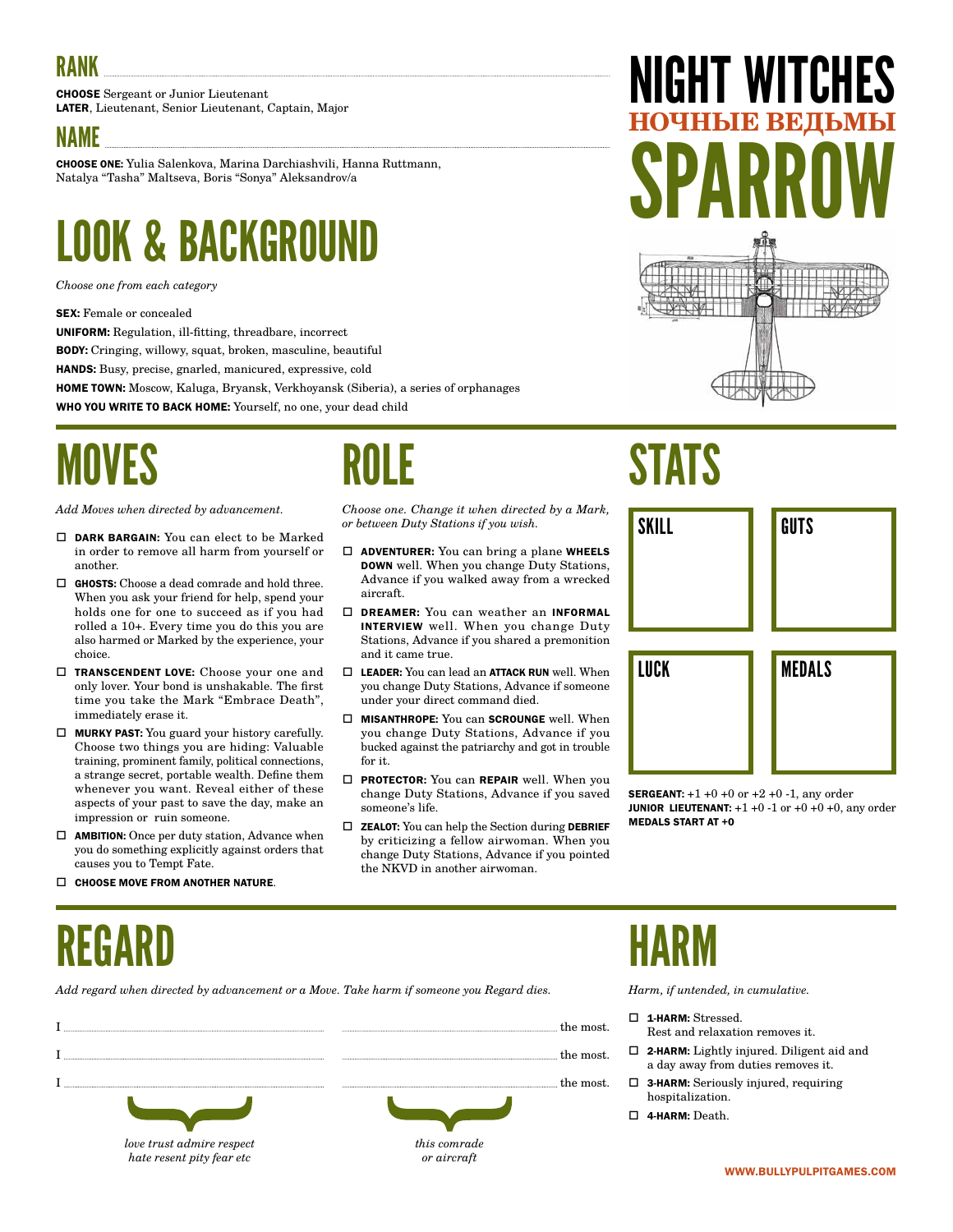*Circle those you have earned and add the total to +Medals.*





ORDER OF THE PATRIOTIC WAR

SECTION LEADER: MEDAL OF VALOR

ORDER OF THE RED STAR



HERO OF THE SOVIET UNION

#### COMMAND STAFF

REGIMENTAL COMMANDER:

MAJ Yevdokiya Bershanskaya CHIEF OF STAFF:

CAPT Evgeniya Lobodeva

REGIMENTAL POLITRUK: CAPT Olga I. Barsukova

LOGISTICS & TRAINING OFFICER: SLT Mariya "Masha" Petrova

DEPUTY POLITRUK: LT Svetlana "Sveta" Sheremeteva

#### **MY SQUADRON** *1, 2 or 3*

#### MY SECTION *A, B, C or D*

SOUADRON COMMANDER: SLT Aleksandra "Sasha" Khadzhiyeva

SQUADRON LEAD NAVIGATOR LT Natalya "Natasha" Maltseva

### REGIMENTAL HONORS

*Don't count for +Medals, but count for pride*



MEDAL FOR THE DEFENSE OF THE CAUCASUS

 $\sqrt{2}$ 

46TH "TAMAN" GUARDS BANNER



MEDAL FOR THE LIBERATION OF WARSAW



MEDAL FOR THE CAPTURE OF BERLIN



GREAT PATRIOTIC WAR VICTORY MEDAL

### ADVANCEI

*Check one and apply when directed by a mission, Move or Mark.*

#### **HARSH LESSONS:** Add a new Move.

DEEPENING TIES: Open a Regard slot and fill it.

 PERSONAL GROWTH: Raise Guts, Luck, or Skill by one (maximum +3). HONOR AND PRIDE: Add the left-most new medal and +1 medals stat. ADDED RESPONSIBILITY: Increase in Rank. There can be only one Major!  $\Box$  MOVING WEST: Change Duty Station. If you are at #6, the war is over.

### MARKS

- $\square$  SUFFER THE DEATH OF A FRIEND OR LOVER.
- $\Box$  WITNESS THE DEATH OF A COMRADE.
- $\square$  SHARE A PREMONITION.
- CALL DANGEROUS ATTENTION TO YOURSELF.
- $\square$  SPEAK TRUTH TO POWER.
- $\Box$  SPREAD A VICIOUS RUMOR.
- **D** REVEAL A SECRET.
- $\square$  ACT AGAINST YOUR BEST INTERESTs.
- $\Box$  ADVANCE AND GROW.
- $\Box$  TELL A WAR STORY.
- $\Box$  TELL A STORY OF HOME.
- $\square$  EMBRACE DEATH AND FACE YOUR FINAL DESTINY.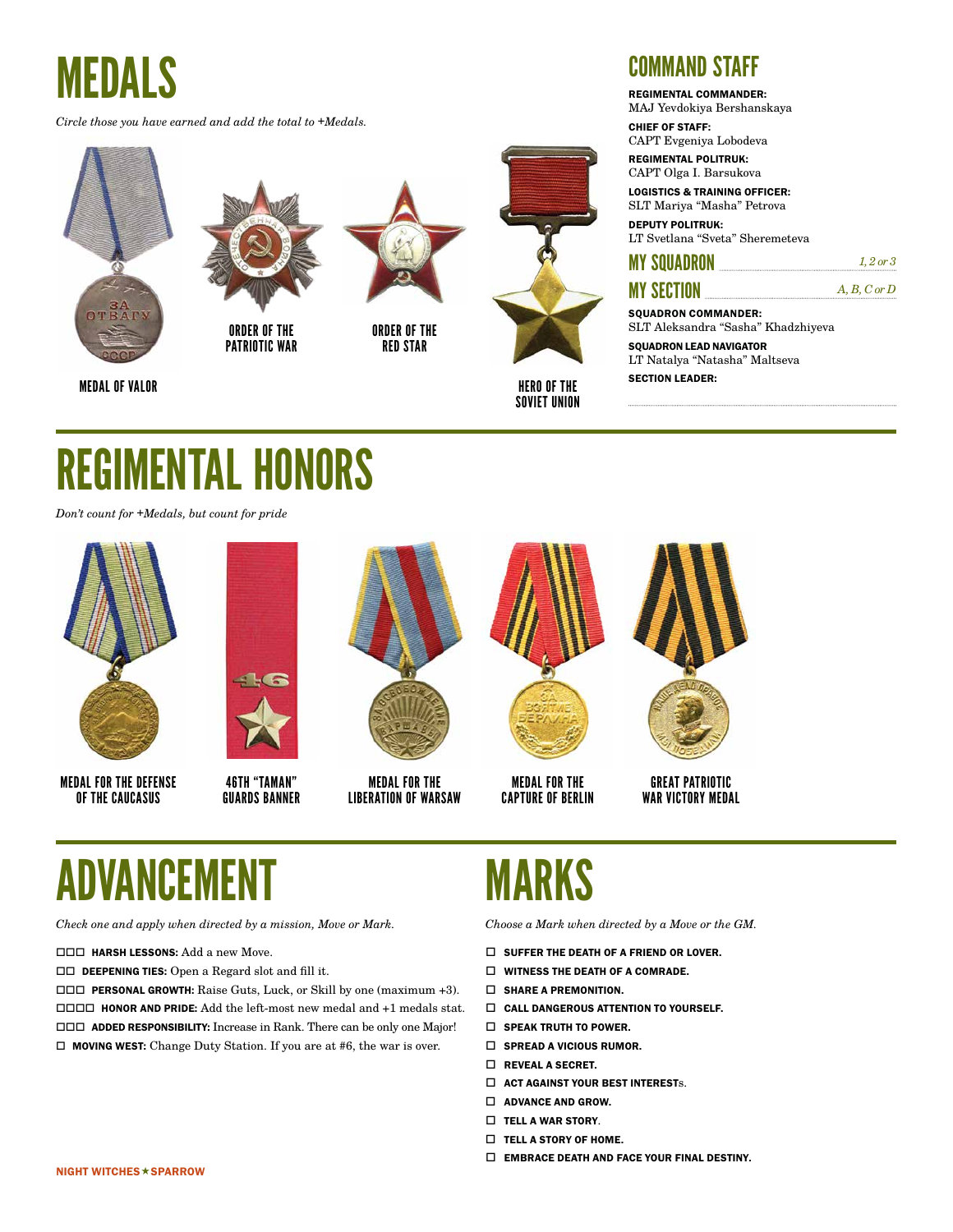CHOOSE Sergeant or Junior Lieutenant LATER, Lieutenant, Senior Lieutenant, Captain, Major

#### NAME

CHOOSE ONE: Yevgeniya "Zhenya" Petrova, Alexandra "Sasha" Yusupova, Oksana Boykova, Polina "Polya" Makarova, Yekaterina "Katya" Trushina

### LOOK & BACKGROUND

*Choose one from each category*

#### SEX: Female

UNIFORM: Regulation, sloppy, stiff, flashy

BODY: Compact, lanky, lean, tough, soft, skinny

EYES: Darting, calculating, weary, cruel, laughing, calm

HOME TOWN: Moscow, Leningrad, Sevastopol, Zhelenogorsk, Collective Farm #505 (Ukraine)

WHO YOU WRITE TO BACK HOME: Mother, your son Maksim, your baby sister Valya, Timur Lavrov, no one

### MOVES

*Add Moves when directed by advancement.*

- $\square$  SUKA: You enjoy +1 ongoing when acting like a hooligan. When you act like a lady you are Marked.
- $\Box$  PEOPLE'S HERO: Name the high-ranking official who has taken a personal interest in your career.
- □ 11.4 METERS TIP-TO-TIP: When you want to land in some new place, you can ask "Is it remotely possible to land there?" and the GM will tell you. If the answer is yes, you don't need to roll the Wheels Down Move.
- $\square$  AS SEEN IN PRAVDA: Use +medals instead of +guts when you Tempt Fate.
- RAPTOR: Advance the first time you have sex with each of: a Senior Lieutenant, a Captain, a Major, a Lieutenant Colonel, or a Colonel.

*hate resent pity fear etc*

 $\Box$  CHOOSE MOVE FROM ANOTHER NATURE.

### ROLE

*Choose one. Change it when directed by a Mark, or between Duty Stations if you wish.*

- $\Box$  **ADVENTURER:** You can bring a plane WHEELS DOWN well. When you change Duty Stations, Advance if you walked away from a wrecked aircraft.
- DREAMER: You can weather an INFORMAL INTERVIEW well. When you change Duty Stations, Advance if you shared a premonition and it came true.
- $\square$  LEADER: You can lead an ATTACK RUN well. When you change Duty Stations, Advance if someone under your direct command died.
- $\square$  MISANTHROPE: You can SCROUNGE well. When you change Duty Stations, Advance if you bucked against the patriarchy and got in trouble for it.
- **D** PROTECTOR: You can REPAIR well. When you change Duty Stations, Advance if you saved someone's life.
- $\Box$  **ZEALOT:** You can help the Section during **DEBRIEF** by criticizing a fellow airwoman. When you change Duty Stations, Advance if you pointed the NKVD in another airwoman.

*or aircraft*

## NIGHT WITCHES **НЕДЫМЫ** HAWK

**STATS** SKILL LUCK GUTS MEDALS

**SERGEANT:**  $+1 +0 +0$  or  $+2 +0 -1$ , any order **JUNIOR LIEUTENANT:**  $+1 +0 -1$  or  $+0 +0 +0$ , any order MEDALS START AT +0

### REGARD

*Add regard when directed by advancement or a Move. Take harm if someone you Regard dies.*

|                           | the most.                                                                                                                                                                                                                                                                                                                                                                                                                                                                         |
|---------------------------|-----------------------------------------------------------------------------------------------------------------------------------------------------------------------------------------------------------------------------------------------------------------------------------------------------------------------------------------------------------------------------------------------------------------------------------------------------------------------------------|
|                           | the most.<br>$\begin{minipage}{10cm} \begin{minipage}{0.9cm} \begin{minipage}{0.9cm} \begin{minipage}{0.9cm} \begin{minipage}{0.9cm} \begin{minipage}{0.9cm} \begin{minipage}{0.9cm} \end{minipage} \end{minipage} \end{minipage} \end{minipage} \begin{minipage}{0.9cm} \begin{minipage}{0.9cm} \begin{minipage}{0.9cm} \begin{minipage}{0.9cm} \begin{minipage}{0.9cm} \begin{minipage}{0.9cm} \end{minipage} \end{minipage} \end{minipage} \end{minipage} \begin{minipage}{0.$ |
|                           | the most.                                                                                                                                                                                                                                                                                                                                                                                                                                                                         |
|                           | the most.                                                                                                                                                                                                                                                                                                                                                                                                                                                                         |
|                           |                                                                                                                                                                                                                                                                                                                                                                                                                                                                                   |
| love trust admire respect | this comra                                                                                                                                                                                                                                                                                                                                                                                                                                                                        |

### HARM

- 1-HARM: Stressed.
	- Rest and relaxation removes it.
- 2-HARM: Lightly injured. Diligent aid and a day away from duties removes it.
- 3-HARM: Seriously injured, requiring hospitalization.
- 4-HARM: Death.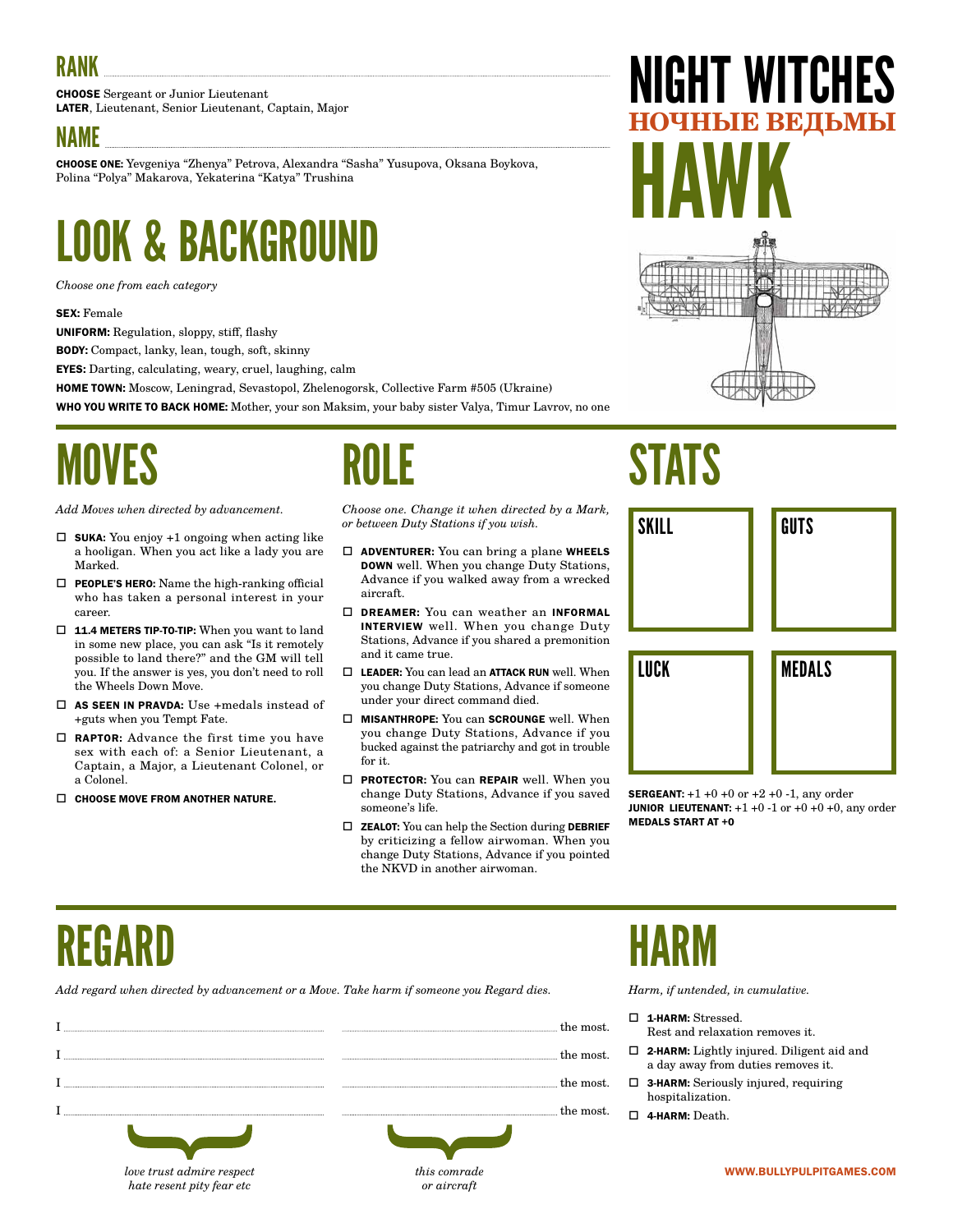*Circle those you have earned and add the total to +Medals.*







ORDER OF GLORY





HERO OF THE SOVIET UNION

#### COMMAND STAFF

REGIMENTAL COMMANDER:

MAJ Yevdokiya Bershanskaya CHIEF OF STAFF:

CAPT Evgeniya Lobodeva

REGIMENTAL POLITRUK: CAPT Olga I. Barsukova

LOGISTICS & TRAINING OFFICER: SLT Mariya "Masha" Petrova

DEPUTY POLITRUK: LT Svetlana "Sveta" Sheremeteva

#### **MY SQUADRON** *1, 2 or 3*

#### MY SECTION *A, B, C or D*

SOUADRON COMMANDER: SLT Aleksandra "Sasha" Khadzhiyeva

SQUADRON LEAD NAVIGATOR LT Natalya "Natasha" Maltseva

### REGIMENTAL HONORS

*Don't count for +Medals, but count for pride*



MEDAL FOR THE DEFENSE OF THE CAUCASUS

**KG** 

46TH "TAMAN" GUARDS BANNER



MEDAL FOR THE LIBERATION OF WARSAW



MEDAL FOR THE CAPTURE OF BERLIN



GREAT PATRIOTIC WAR VICTORY MEDAL

### ADVANCEI

*Check one and apply when directed by a mission, Move or Mark.*

**HARSH LESSONS:** Add a new Move.

DEEPENING TIES: Open a Regard slot and fill it.

 PERSONAL GROWTH: Raise Guts, Luck, or Skill by one (maximum +3). HONOR AND PRIDE: Add the left-most new medal and +1 medals stat. ADDED RESPONSIBILITY: Increase in Rank. There can be only one Major!  $\Box$  MOVING WEST: Change Duty Station. If you are at #6, the war is over.

### MARKS

- $\square$  SUFFER THE DEATH OF A FRIEND OR LOVER.
- $\Box$  WITNESS THE DEATH OF A COMRADE.
- $\square$  GIVE YOUR AIRCRAFT A PERSONALITY.
- $\Box$  MAKE A FRIEND OR TAKE A LOVER.
- TELL A SELF-AGGRANDIZING LIE.
- $\square$  SHARE A PAINFUL TRUTH ABOUT YOURSELF.
- $\Box$  ACOUIRE A DREAD OR SUPERSTITION.
- $\Box$  PUT DUTY BEFORE HEALTH OR LOVE.
- $\Box$  ADVANCE AND GROW.
- $\Box$  TELL A WAR STORY.
- $\Box$  TELL A STORY OF HOME.
- $\square$  EMBRACE DEATH AND FACE YOUR FINAL DESTINY.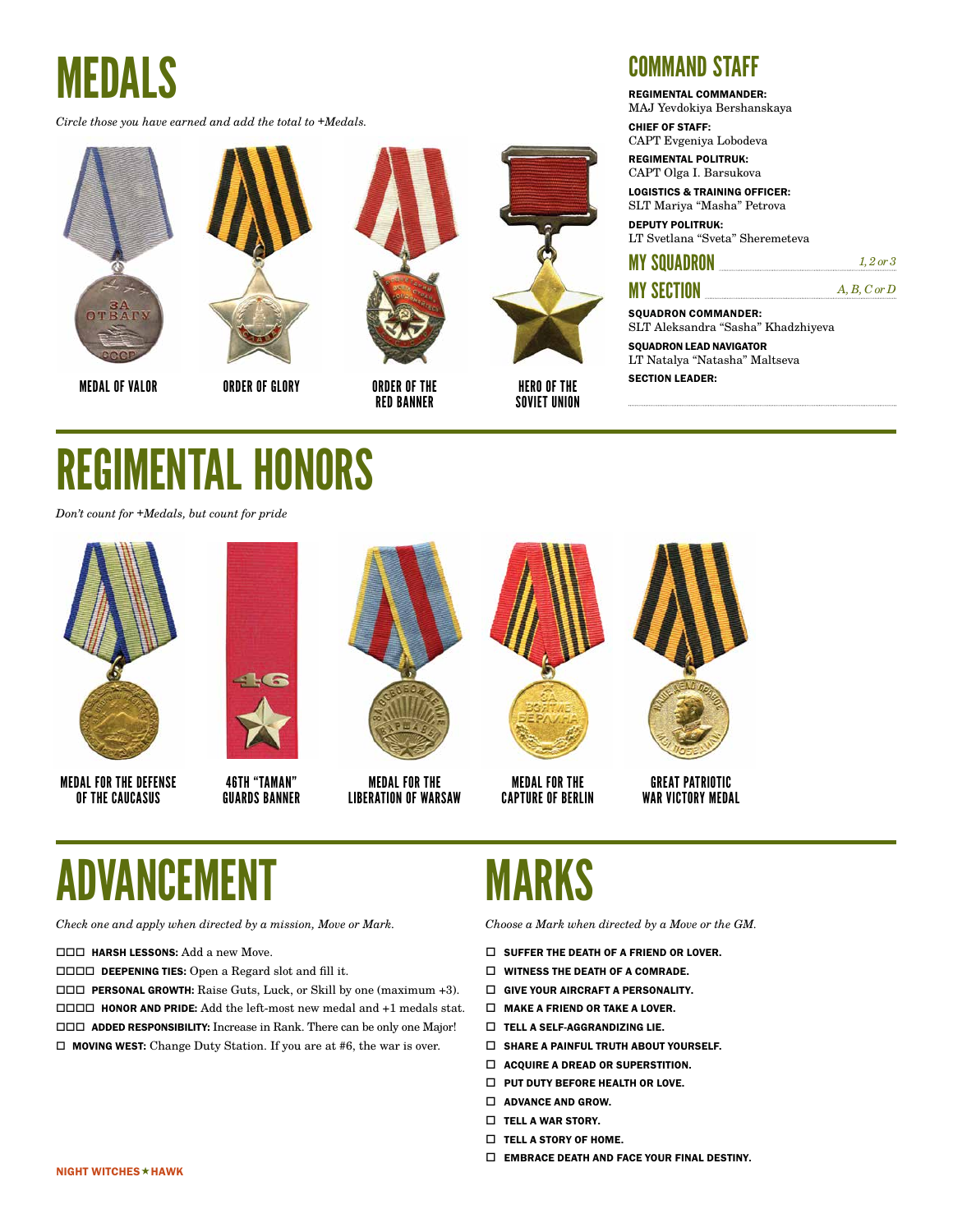CHOOSE Sergeant or Junior Lieutenant LATER, Lieutenant, Senior Lieutenant, Captain, Major

#### NAME

CHOOSE ONE: Dariya "Dasha" Yegorova, Sara Rabinovich, Elena "Lena" Sheremetova, Svetlana "Sveta" Fomenkova, Tatyana "Tanya" Komarova

### LOOK & BACKGROUND

*Choose one from each category*

#### SEX: Female

UNIFORM: Regulation, dirty, tattered, feminine

BODY: Graceful, fragile, energetic, small, fit, tall

FACE: Open, expressive, honest, scarred, serious, pretty

HOME TOWN: Moscow, Vladivostok (Far East), Dimitrovgrad, Dubna, Novgorod

WHO YOU WRITE TO BACK HOME: Grandfather, your dead husband, Dr. Burov, "The Editor", no one

### MOVES

*Add Moves when directed by advancement.*

- GREATER GOOD: Rewrite an unused Mark to read "Abandon a comrade and Advance"
- □ PRODIGAL DAUGHTER: Advance whenever you return to the Regiment after being assumed captured or dead.
- $\Box$  INTENSE NAVIGATION: To find a target at night, you don't need to Wayfind if you instead take a Mark or 1-harm, your choice.
- $\Box$  PULL RANK: Take +1 forward when you Act Up if you outrank the target.
- POLITICAL THOUGHT: When you Eyeball you may also ask "Is there evidence of violation of Articles 58 and 133?" (see page 45)

*love trust admire respect hate resent pity fear etc*

 $\Box$  CHOOSE MOVE FROM ANOTHER NATURE.

### ROLE

*Choose one. Change it when directed by a Mark, or between Duty Stations if you wish.*

- $\Box$  ADVENTURER: You can bring a plane WHEELS DOWN well. When you change Duty Stations, Advance if you walked away from a wrecked aircraft.
- DREAMER: You can weather an INFORMAL INTERVIEW well. When you change Duty Stations, Advance if you shared a premonition and it came true.
- $\square$  LEADER: You can lead an ATTACK RUN well. When you change Duty Stations, Advance if someone under your direct command died.
- $\square$  MISANTHROPE: You can SCROUNGE well. When you change Duty Stations, Advance if you bucked against the patriarchy and got in trouble for it.
- **D** PROTECTOR: You can REPAIR well. When you change Duty Stations, Advance if you saved someone's life.
- $\Box$  **ZEALOT:** You can help the Section during **DEBRIEF** by criticizing a fellow airwoman. When you change Duty Stations, Advance if you pointed the NKVD in another airwoman.

*or aircraft*

### **STATS**

OWL



NIGHT WITCHES

**НОЧНЫЕ ВЕДЬМЫ**

**SERGEANT:**  $+1 +0 +0$  or  $+2 +0 -1$ , any order **JUNIOR LIEUTENANT:**  $+1 +0 -1$  or  $+0 +0 +0$ , any order MEDALS START AT +0

### REGARD

*Add regard when directed by advancement or a Move. Take harm if someone you Regard dies.*

|                           | the most.    |
|---------------------------|--------------|
|                           | the most.    |
|                           | the most.    |
|                           | the most.    |
|                           |              |
| love trust admire respect | this comrade |

### HARM

- 1-HARM: Stressed.
	- Rest and relaxation removes it.
- 2-HARM: Lightly injured. Diligent aid and a day away from duties removes it.
- 3-HARM: Seriously injured, requiring hospitalization.
- 4-HARM: Death.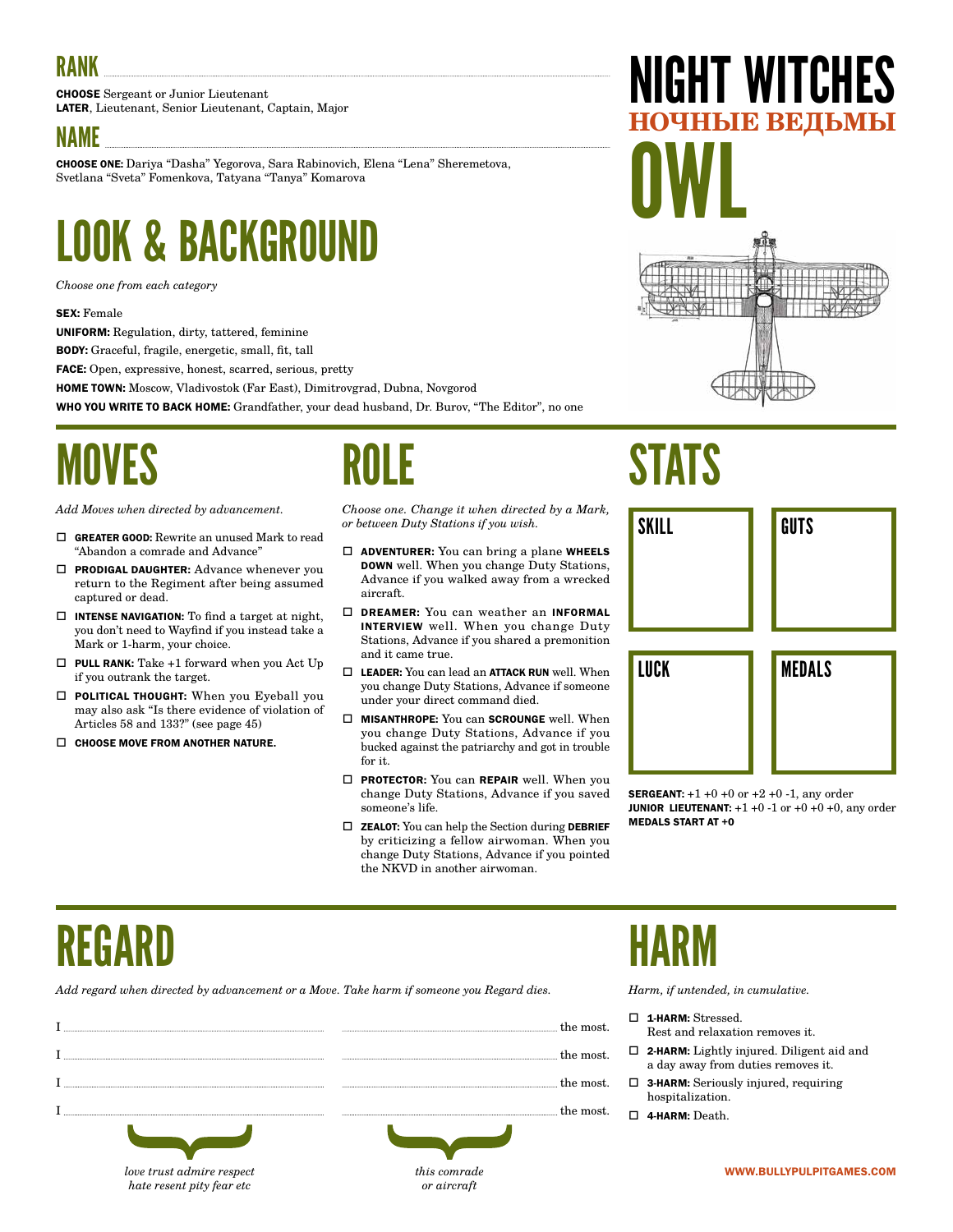*Circle those you have earned and add the total to +Medals.*





ORDER OF GLORY



ORDER OF SUVOROV



**SECTION LEADER:** MEDAL OF BATTLE MERIT AND REGION OF BATTLE MERIT AND REGION LEADER: HERO OF THE SOVIET UNION

#### COMMAND STAFF

REGIMENTAL COMMANDER:

MAJ Yevdokiya Bershanskaya CHIEF OF STAFF:

CAPT Evgeniya Lobodeva

REGIMENTAL POLITRUK: CAPT Olga I. Barsukova

LOGISTICS & TRAINING OFFICER: SLT Mariya "Masha" Petrova DEPUTY POLITRUK:

LT Svetlana "Sveta" Sheremeteva

#### **MY SQUADRON** *1, 2 or 3*

#### MY SECTION *A, B, C or D*

SOUADRON COMMANDER: SLT Aleksandra "Sasha" Khadzhiyeva

SQUADRON LEAD NAVIGATOR LT Natalya "Natasha" Maltseva

### REGIMENTAL HONORS

*Don't count for +Medals, but count for pride*



 $\sqrt{2}$ 

MEDAL FOR THE DEFENSE OF THE CAUCASUS 46TH "TAMAN" GUARDS BANNER



MEDAL FOR THE LIBERATION OF WARSAW



MEDAL FOR THE CAPTURE OF BERLIN



GREAT PATRIOTIC WAR VICTORY MEDAL

### ADVANCEM

*Check one and apply when directed by a mission, Move or Mark.*

**HARSH LESSONS:** Add a new Move.

DEEPENING TIES: Open a Regard slot and fill it.

 PERSONAL GROWTH: Raise Guts, Luck, or Skill by one (maximum +3). HONOR AND PRIDE: Add the left-most new medal and +1 medals stat. ADDED RESPONSIBILITY: Increase in Rank. There can be only one Major!  $\Box$  MOVING WEST: Change Duty Station. If you are at #6, the war is over.

### MARKS

- $\square$  SUFFER THE DEATH OF A FRIEND OR LOVER.
- $\Box$  WITNESS THE DEATH OF A COMRADE.
- $\square$  SHARE A PREMONITION.
- $\Box$  MAKE A FRIEND OR TAKE A LOVER.
- $\square$  INFORM THE AUTHORITIES.
- $\Box$  PUBLICLY SHAME A COMRADE.
- $\Box$  EARN A MEDAL YOU DON'T DESERVE.
- $\Box$  PUT SAFETY OR LOVE BEFORE DUTY.
- $\Box$  ADVANCE AND GROW.
- $\Box$  TELL A WAR STORY.
- $\Box$  TELL A STORY OF HOME.
- $\square$  EMBRACE DEATH AND FACE YOUR FINAL DESTINY.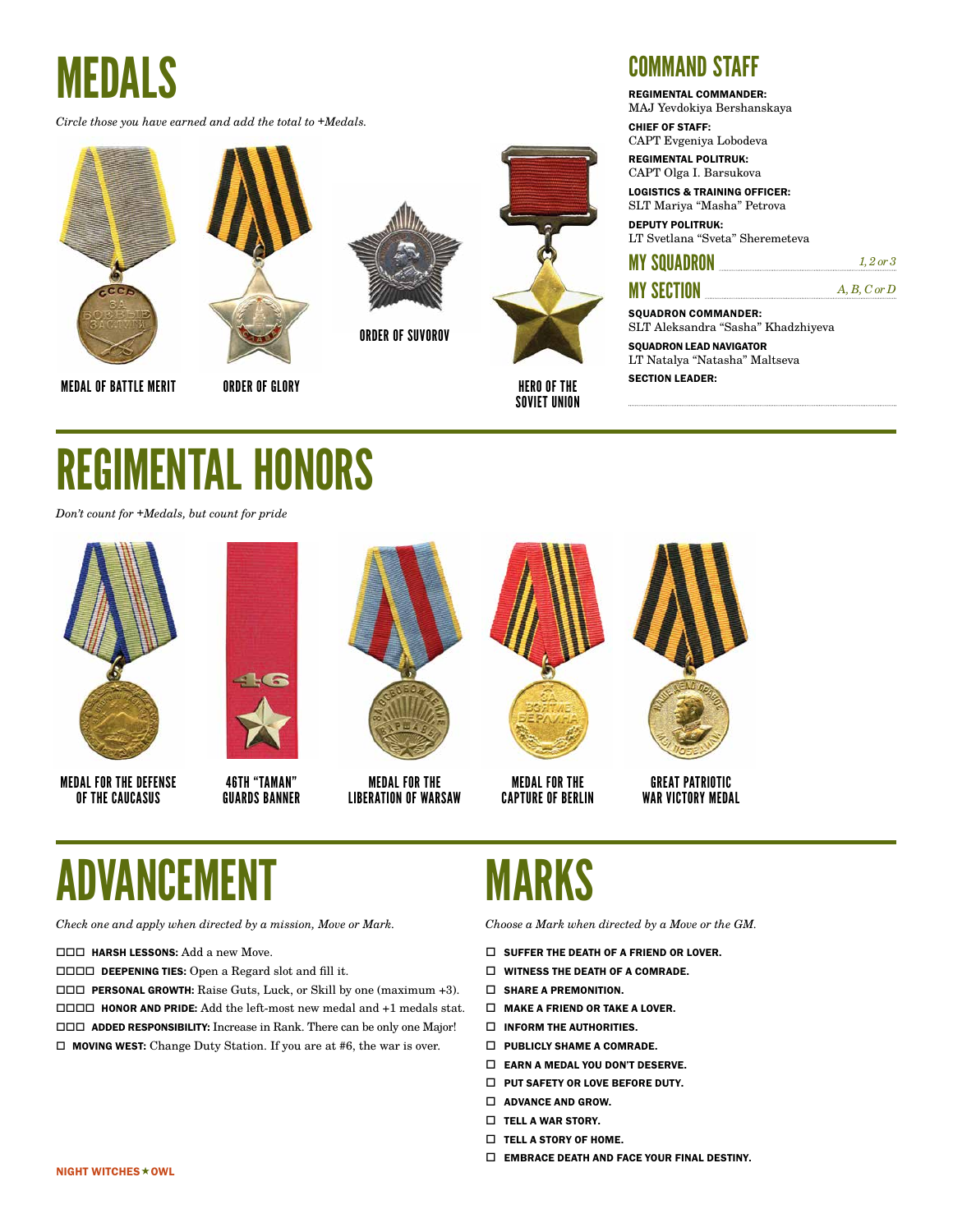CHOOSE Sergeant or Junior Lieutenant LATER, Lieutenant, Senior Lieutenant, Captain, Major

#### NAME

CHOOSE ONE: Irina "Ira" Gordyevskaya, Elizaveta "Liza" Vorapayeva, Lyubov "Lyuba" Fedorova, Galina "Galya" Lyubashevskaya, Maryam Bakradze

### LOOK & BACKGROUND

*Choose one from each category*

#### SEX: Female

UNIFORM: Regulation, greasy, tattered, none

BODY: Squat, frail, wiry, hunched, strong, lush

HANDS: Expressive, filthy, calloused, steady, nervous, delicate

HOME TOWN: Moscow, Novosibirsk (Siberia), Bratsk, Kharkov (Ukraine), Krasnodar

WHO YOU WRITE TO BACK HOME: Your sister Sonya, the Yeleshev twins, Father Mikhail, no one

### MOVES

*Add Moves when directed by advancement.*

- $\square$  SHIT TALKING: Call out another player character you despise at a debriefing and roll +Regard. On a 10+ hold three; on 7-9 hold one. Spend your holds, one for one, to give this person -1 forward.
- $\Box~$  FORBIDDEN LOVE: When you take a lover, keep it secret. If discovered, face the consequences together or abandon your lover and Advance.
- $\Box$  **ANDROGYNOUS:** You can Act Up by acting like a man—not a hooligan—using +guts. On a miss you are Marked.
- $\Box~$  BEDSIDE MANNER: When you treat someone who has been badly hurt, roll +luck. On a hit it isn't so bad. On 7-9 finding out takes a lot of time, energy or resources, GM chooses.
- □ ENTHUSIASTIC SUPPORT: When you are Vedomaya, choose the consequences for the aircrew you are watching over.

*hate resent pity fear etc*

 $\Box$  CHOOSE MOVE FROM ANOTHER NATURE.

### ROLE

*Choose one. Change it when directed by a Mark, or between Duty Stations if you wish.*

- $\Box$  ADVENTURER: You can bring a plane WHEELS DOWN well. When you change Duty Stations, Advance if you walked away from a wrecked aircraft.
- DREAMER: You can weather an INFORMAL INTERVIEW well. When you change Duty Stations, Advance if you shared a premonition and it came true.
- $\square$  LEADER: You can lead an ATTACK RUN well. When you change Duty Stations, Advance if someone under your direct command died.
- $\square$  MISANTHROPE: You can SCROUNGE well. When you change Duty Stations, Advance if you bucked against the patriarchy and got in trouble for it.
- **D** PROTECTOR: You can REPAIR well. When you change Duty Stations, Advance if you saved someone's life.
- $\Box$  **ZEALOT:** You can help the Section during **DEBRIEF** by criticizing a fellow airwoman. When you change Duty Stations, Advance if you pointed the NKVD in another airwoman.

*or aircraft*

# IGHT WITCHES **НОЧНЫЕ ВЕДЬМЫ** PIGEON

### **STATS**



**SERGEANT:**  $+1 +0 +0$  or  $+2 +0 -1$ , any order **JUNIOR LIEUTENANT:**  $+1 +0 -1$  or  $+0 +0 +0$ , any order MEDALS START AT +0

### REGARD

*Add regard when directed by advancement or a Move. Take harm if someone you Regard dies.*

|                           | re most      |
|---------------------------|--------------|
|                           | most.        |
|                           | the most     |
|                           | the most.    |
|                           | the most.    |
|                           |              |
| love trust admire respect | this comrade |

### HARM

- 1-HARM: Stressed.
- Rest and relaxation removes it.
- 2-HARM: Lightly injured. Diligent aid and a day away from duties removes it.
- 3-HARM: Seriously injured, requiring hospitalization.
- 4-HARM: Death.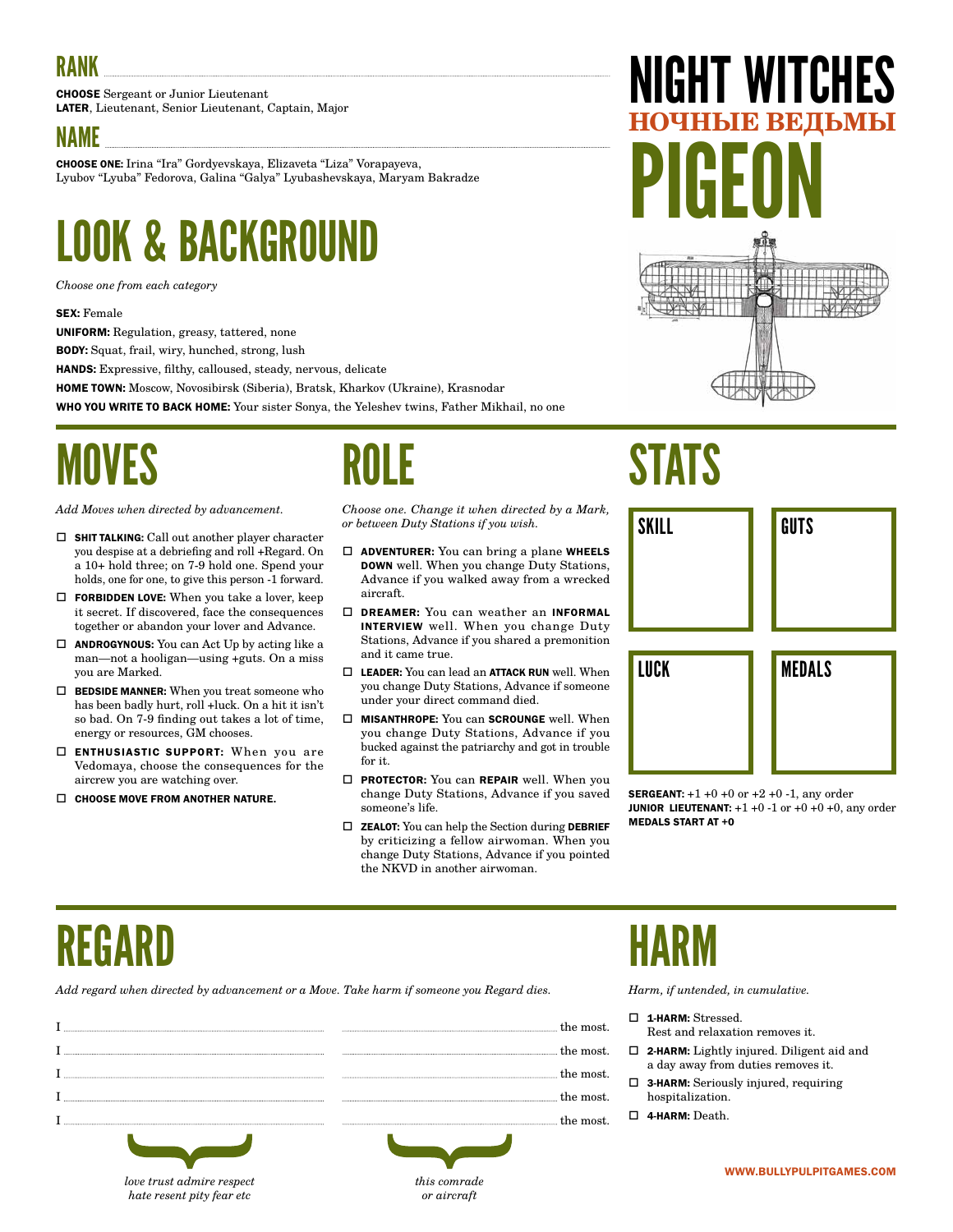*Circle those you have earned and add the total to +Medals.*







ORDER OF THE RED STAR



HERO OF THE SOVIET UNION

#### COMMAND STAFF

REGIMENTAL COMMANDER:

MAJ Yevdokiya Bershanskaya CHIEF OF STAFF:

CAPT Evgeniya Lobodeva

REGIMENTAL POLITRUK: CAPT Olga I. Barsukova

LOGISTICS & TRAINING OFFICER: SLT Mariya "Masha" Petrova

DEPUTY POLITRUK: LT Svetlana "Sveta" Sheremeteva

#### **MY SQUADRON** *1, 2 or 3*

#### MY SECTION *A, B, C or D*

SOUADRON COMMANDER: SLT Aleksandra "Sasha" Khadzhiyeva

SQUADRON LEAD NAVIGATOR LT Natalya "Natasha" Maltseva

### REGIMENTAL HONORS

*Don't count for +Medals, but count for pride*



MEDAL FOR THE DEFENSE OF THE CAUCASUS

 $\sqrt{2}$ 

46TH "TAMAN" GUARDS BANNER



MEDAL FOR THE LIBERATION OF WARSAW



MEDAL FOR THE CAPTURE OF BERLIN



GREAT PATRIOTIC WAR VICTORY MEDAL

### ADVANCEI

*Check one and apply when directed by a mission, Move or Mark.*

**HARSH LESSONS:** Add a new Move.

DEEPENING TIES: Open a Regard slot and fill it.

 PERSONAL GROWTH: Raise Guts, Luck, or Skill by one (maximum +3). HONOR AND PRIDE: Add the left-most new medal and +1 medals stat. ADDED RESPONSIBILITY: Increase in Rank. There can be only one Major!  $\Box$  MOVING WEST: Change Duty Station. If you are at #6, the war is over.

### MARKS

- $\square$  SUFFER THE DEATH OF A FRIEND OR LOVER.
- $\Box$  WITNESS THE DEATH OF A COMRADE.
- $\square$  GIVE YOUR AIRCRAFT A PERSONALITY.
- $\Box$  MAKE A FRIEND OR TAKE A LOVER.
- $\square$  COMFORT A DYING FRIEND.
- $\square$  BETRAY A FRIEND OR LOVER.
- $\Box$  DISGRACE YOURSELF OR YOUR UNIFORM.
- IGNORE A PROBLEM UNTIL IT OVERWHELMS.
- $\Box$  ADVANCE AND GROW.
- $\Box$  TELL A WAR STORY.
- $\Box$  TELL A STORY OF HOME.
- $\square$  EMBRACE DEATH AND FACE YOUR FINAL DESTINY.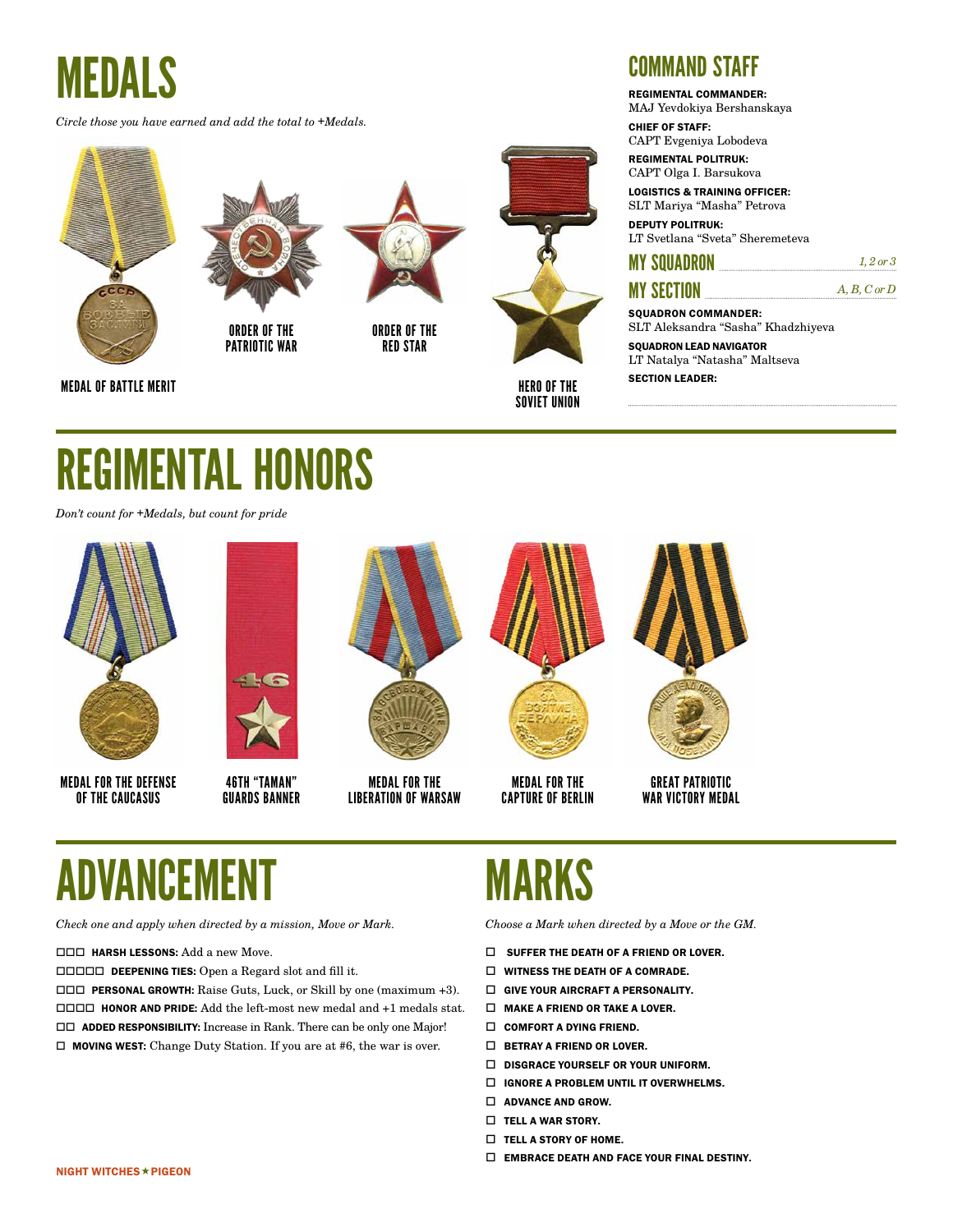CHOOSE Sergeant or Junior Lieutenant LATER, Lieutenant, Senior Lieutenant, Captain, Major

#### NAME

CHOOSE ONE: Valentina "Valya" Malinovskaya, M. "Masha" Gerasimova, Lyudmila "Lyuda" Berezovskaya, Anna "Anya" Repina-Pavrova, Vera "just Vera, thanks" Gromova

### LOOK & BACKGROUND

*Choose one from each category*

#### SEX: Female

UNIFORM: Regulation, full dress, flyer's, rakish

BODY: Stocky, angular, sensual, tough, muscular, aristocratic

FACE: Handsome, plain, haggard, plump, kind, lively

HOME TOWN: Moscow, Vyzama, Suzdal, Vologda, Chelyabinsk (Siberia)

WHO YOU WRITE TO BACK HOME: Mother and father, Boris Mednikov, your daughter Masha, no one

### MOVES

*Add Moves when directed by advancement.*

- $\square$  TO HELL WITH DEATH: When you would normally be Marked you may choose another player character who is Marked instead.
- FORTUNE'S FOOL: Choose a single Move. Replace the rolled stat with +luck when you trigger it.
- $\Box$  **VORON:** When you steal a treasured possession from someone, they are Marked. If the "treasured possession" is their lover or their future, Advance.
- $\Box$  **SACRIFICE:** When you are sent to the hospital to recover from combat injuries, you may choose your assignment, Squadron, Section and aircraft when you return.
- $\Box$  PERMANENT FILE: When you submit an official report to your superiors, roll +skill. On a 10+, choose 2. On 7-9, choose 1:
	- Mark someone
	- Change accepted truth of a situation

*love trust admire respect hate resent pity fear etc*

- $\blacksquare$  Add one to the mission pool
- $\Box$  CHOOSE MOVE FROM ANOTHER NATURE.

### ROLE

*Choose one. Change it when directed by a Mark, or between Duty Stations if you wish.*

- $\Box$  **ADVENTURER:** You can bring a plane WHEELS DOWN well. When you change Duty Stations, Advance if you walked away from a wrecked aircraft.
- DREAMER: You can weather an INFORMAL INTERVIEW well. When you change Duty Stations, Advance if you shared a premonition and it came true.
- $\Box$  LEADER: You can lead an ATTACK RUN well. When you change Duty Stations, Advance if someone under your direct command died.
- $\square$  MISANTHROPE: You can SCROUNGE well. When you change Duty Stations, Advance if you bucked against the patriarchy and got in trouble for it.
- **D** PROTECTOR: You can REPAIR well. When you change Duty Stations, Advance if you saved someone's life.
- $\Box$  **ZEALOT:** You can help the Section during **DEBRIEF** by criticizing a fellow airwoman. When you change Duty Stations, Advance if you pointed the NKVD in another airwoman.

*or aircraft*

# RAVEN

IGHT WITCHES

**НОЧНЫЕ ВЕДЬМЫ**

### SKILL LUCK GUTS MEDALS

**SERGEANT:**  $+1 +0 +0$  or  $+2 +0 -1$ , any order **JUNIOR LIEUTENANT:**  $+1 +0 -1$  or  $+0 +0 +0$ , any order MEDALS START AT +0

### REGARD

*Add regard when directed by advancement or a Move. Take harm if someone you Regard dies.*

|                           | the most.    |
|---------------------------|--------------|
|                           | the most.    |
|                           | the most.    |
|                           | the most.    |
|                           |              |
| love trust admire respect | this comrade |

### HARM

**STATS** 

- 1-HARM: Stressed.
	- Rest and relaxation removes it.
- 2-HARM: Lightly injured. Diligent aid and a day away from duties removes it.
- 3-HARM: Seriously injured, requiring hospitalization.
- 4-HARM: Death.